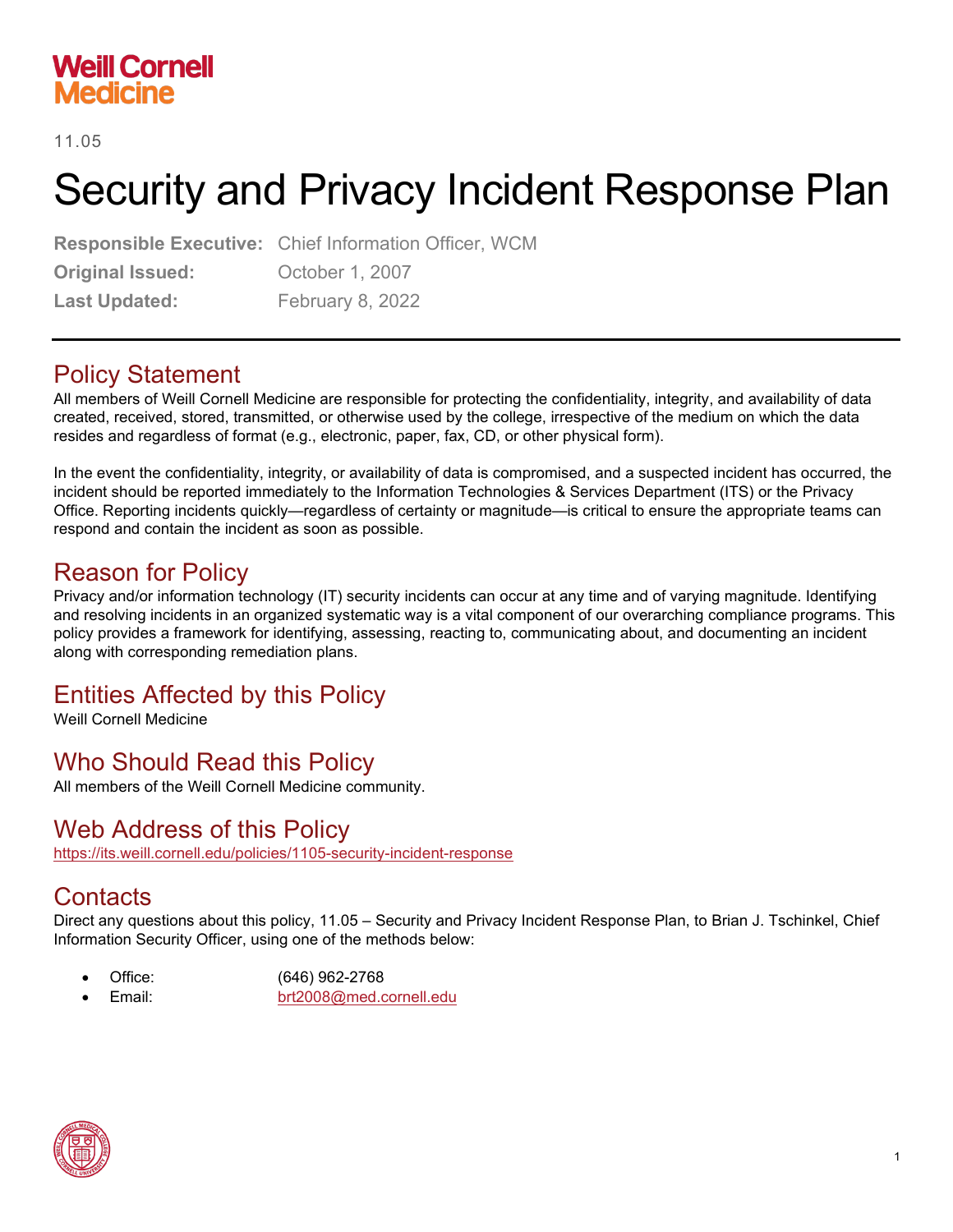#### **Revision History:**

| <b>Date</b>       | Author             | Revision                                                       |
|-------------------|--------------------|----------------------------------------------------------------|
| November 8, 2018  | Brian J. Tschinkel | Modified membership roles and breach notification requirements |
| November 12, 2020 | Brian J. Tschinkel | Modified membership roles                                      |
| February 8, 2022  | Brian J. Tschinkel | Recertified policy                                             |

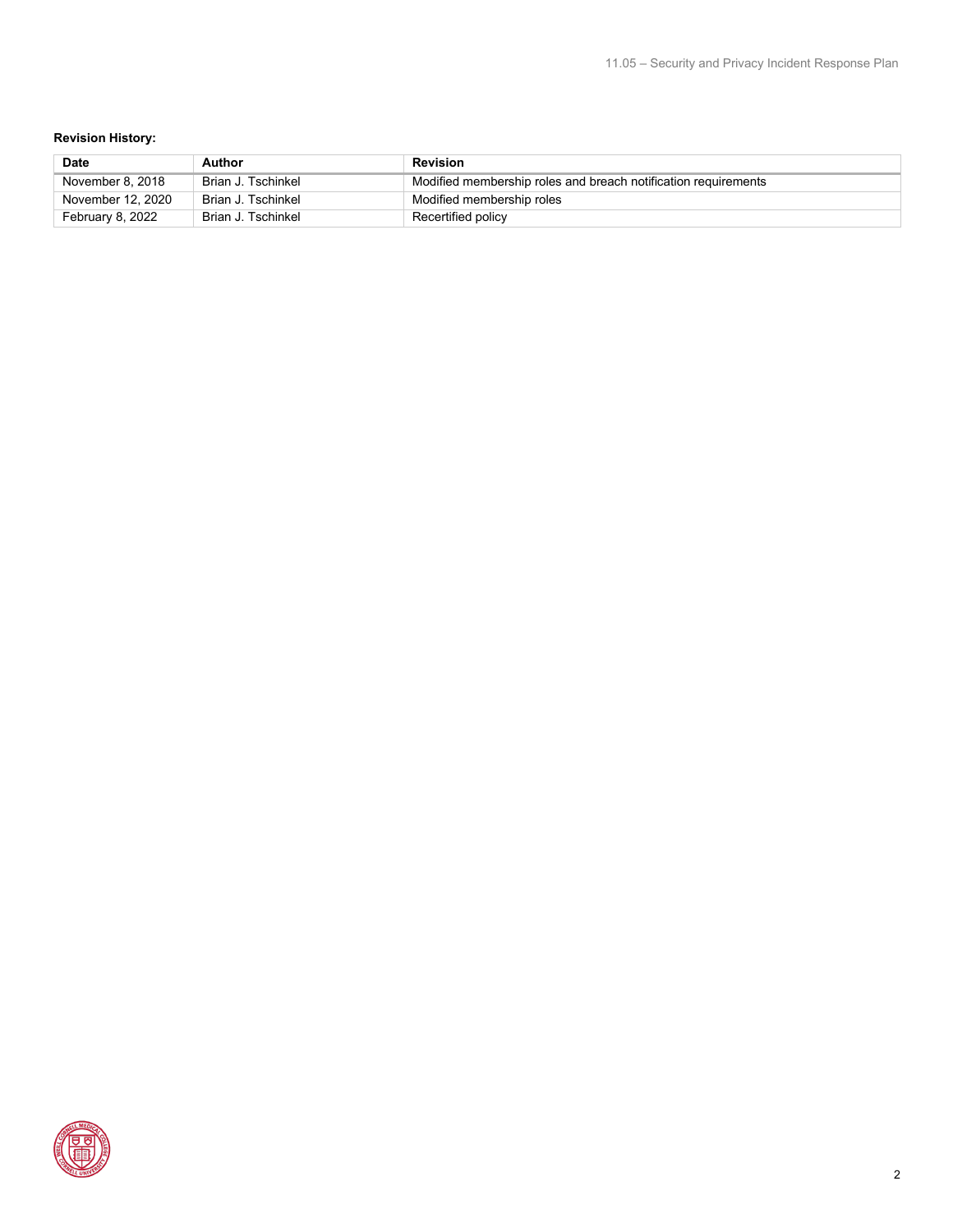# **Contents**

| 6.01 |  |  |
|------|--|--|
| 6.02 |  |  |
|      |  |  |

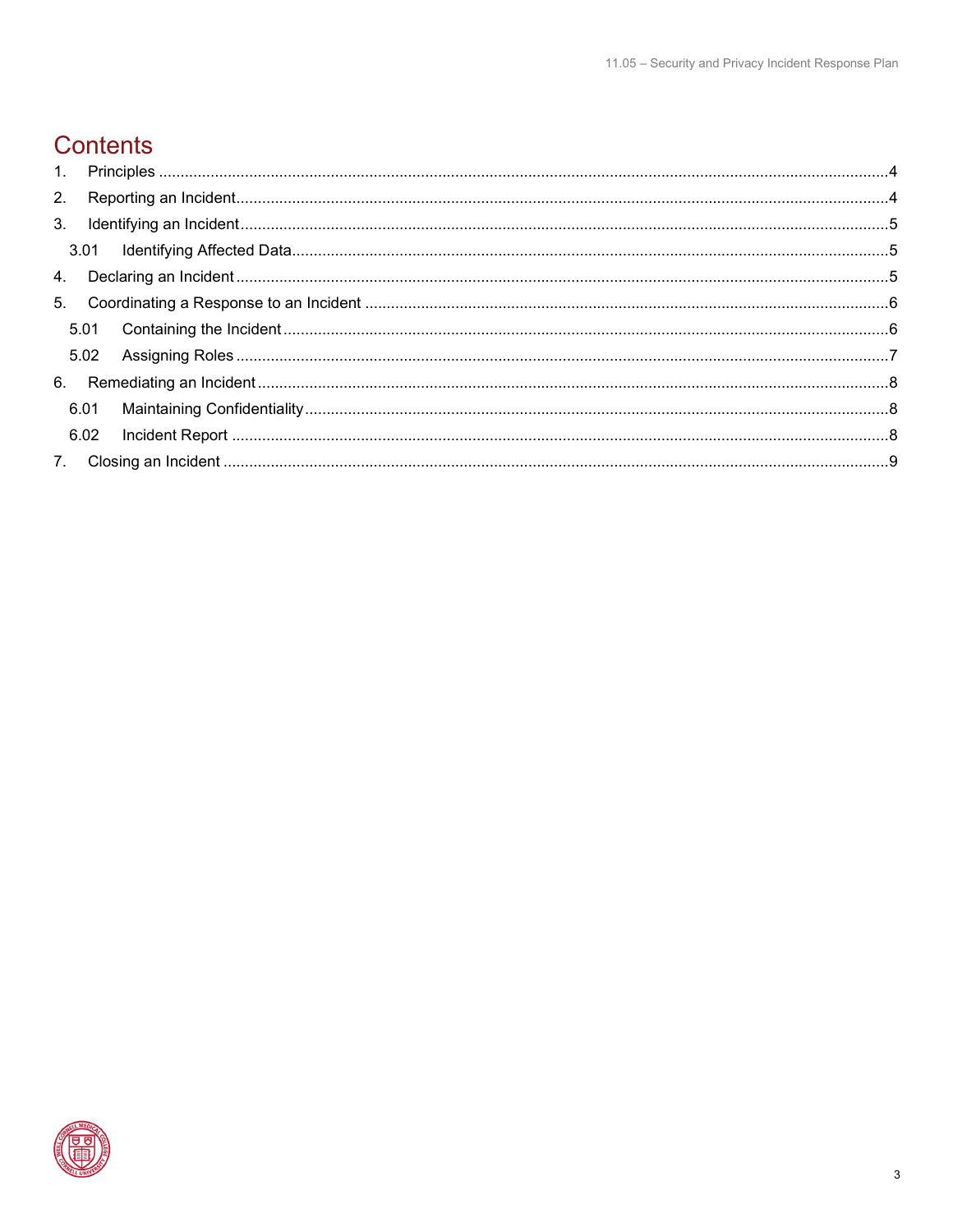# <span id="page-3-0"></span>1. Principles

Security and privacy incidents must be (1) reported, (2) identified, (3) declared, (4) responded to, (5) remediated, and (6) resolved with adequate record-keeping. Detailed requirements for each of these steps are below.



# <span id="page-3-1"></span>2. Reporting an Incident

If you know or suspect any unusual or suspicious behavior that does not match your expectation of good security or privacy management, immediately report the incident to your supervisor and ITS Support right away. Even if you are not certain or cannot confirm the incident, it's imperative that the incident is reported quickly so the right personnel can investigate as soon as possible.

To report an incident, notify your supervisor and contact ITS Support:

ITS Support T (212) 746-4878 [support@med.cornell.edu](mailto:support@med.cornell.edu)

If you wish to notify a compliance office directly or to report the incident anonymously, the following contacts can be used:

T (646) 962-6930 T (646) 962-3010 T (866) 293-3077 [privacy@med.cornell.edu](mailto:privacy@med.cornell.edu) [its-security@med.cornell.edu](mailto:its-security@med.cornell.edu) [http://hotline.cornell.edu](http://hotline.cornell.edu/)

WCM Privacy Office **WAG MILL WOM ITS Security** Cornell Hotline (Anonymous)

Filing or reporting an incident can be done without fear or concern of retaliation.

There are many different types of incidents that can be reported to ITS. Examples of incidents include, but are not limited to, the following:

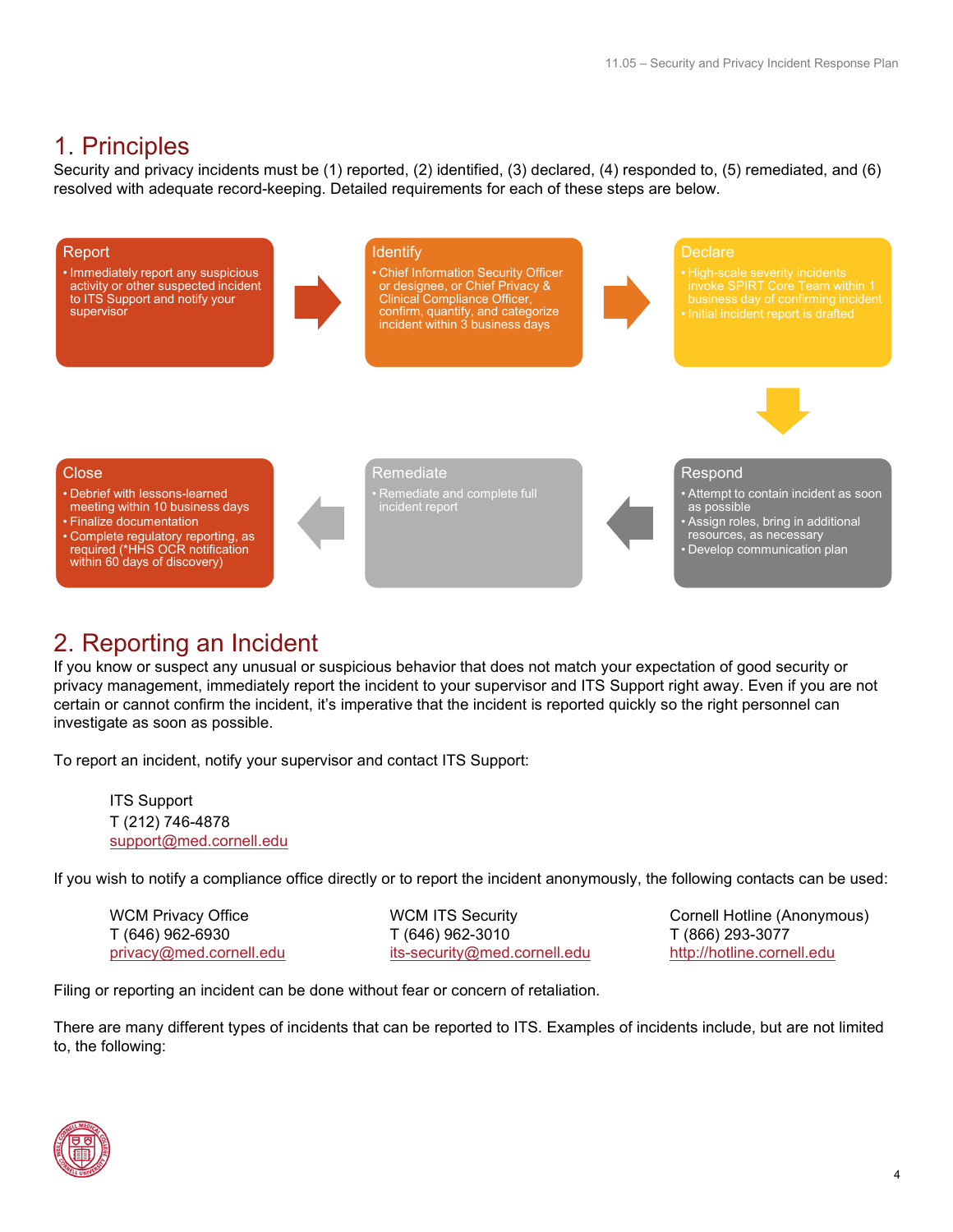- Patient information misdirected or disclosed via mail, fax, verbal means
- Medical record documents are misplaced, stolen, lost
- Medical record documents are exposed (e.g., files left open on computer), improperly disposed of (e.g., not shredded) or stored (e.g., not locked or protected)
- User accesses system or application with credentials other than his/her own
- Unauthorized access to a system, application, or document
- A device (e.g., laptop, smartphone, desktop, tablet, removable storage, smart watches, cameras, voice recorders, etc.) containing WCM data is lost, stolen, or otherwise unaccounted for
- A rogue device is connected to the network which impacts or prevents others from working
- System or individual is infected with malware or phishing (e.g., virus, ransomware)
- Potential data loss due to a malware infection

## <span id="page-4-0"></span>3. Identifying an Incident

Each reported incident must be investigated. Confirmed incidents will be categorized as follows:

- A. Unauthorized or suspicious activity on WCM network, including systems or applications
- B. WCM data is lost, stolen, misdirected to, or otherwise shared with an unauthorized party
- C. A system on WCM network is unknown
- D. A system on WCM network is infected with malware or otherwise compromised, targeted, or profiled
- E. Other suspected compromise of data confidentiality, integrity, or availability

## <span id="page-4-1"></span>3.01 Identifying Affected Data

As quickly as possible, reasonable effort must be made to identify the type of data affected by the incident upon discovery and/or declaration. Various regulatory reporting and/or notification requirements, including deadlines, must be adhered to in accordance with applicable state, federal, or regulatory agencies. Such requirements include, but are not limited to, New York State Information Security Breach and Notification Act (ISBANA), Department of Health and Human Services Office of Civil Rights (HHS OCR), Office of Management and Budget Memorandum 07-16 (OMB M-07-16), and the Payment Card Industry Data Security Standard (PCI DSS), including any payment processors for Weill Cornell Medicine. This also includes the evaluation of the state of residence for affected individuals and any applicable reporting authorities.

By means of example, in accordance with OMB M-07-16, when "1) an individual gains logical or physical access without permission to a federal agency network, system, application, data, or other resource; or 2) there is a suspected or confirmed breach of personally identifiable information regardless of the manner in which it might have occurred," reporting to US-CERT is required within one hour of discovery/detection.

## <span id="page-4-2"></span>4. Declaring an Incident

Under the authority of the Chief Information Officer, the Chief Information Security Officer (or the designee), or Chief Privacy & Clinical Compliance Officer can declare a privacy or IT security incident. It is the responsibility of these individuals to evaluate the reported concern using the tools and risk assessment guides expeditiously to determine its authenticity and severity. Severity judgments will be based on ongoing persistent threats, the volume of data involved, and the potential for reputational and/or financial harm to the institution, or any affected individuals.

Low-scale severity incidents will be handled by the ITS Security team or the Privacy Office. For more severe incidents, the Chief Information Security Officer or Chief Privacy & Clinical Compliance Officer will convene into a meeting the core members of the Security & Privacy Incident Response Team (SPIRT) and begin drafting the initial incident report. The initial details of the incident will be discussed with the SPIRT core team at this time.

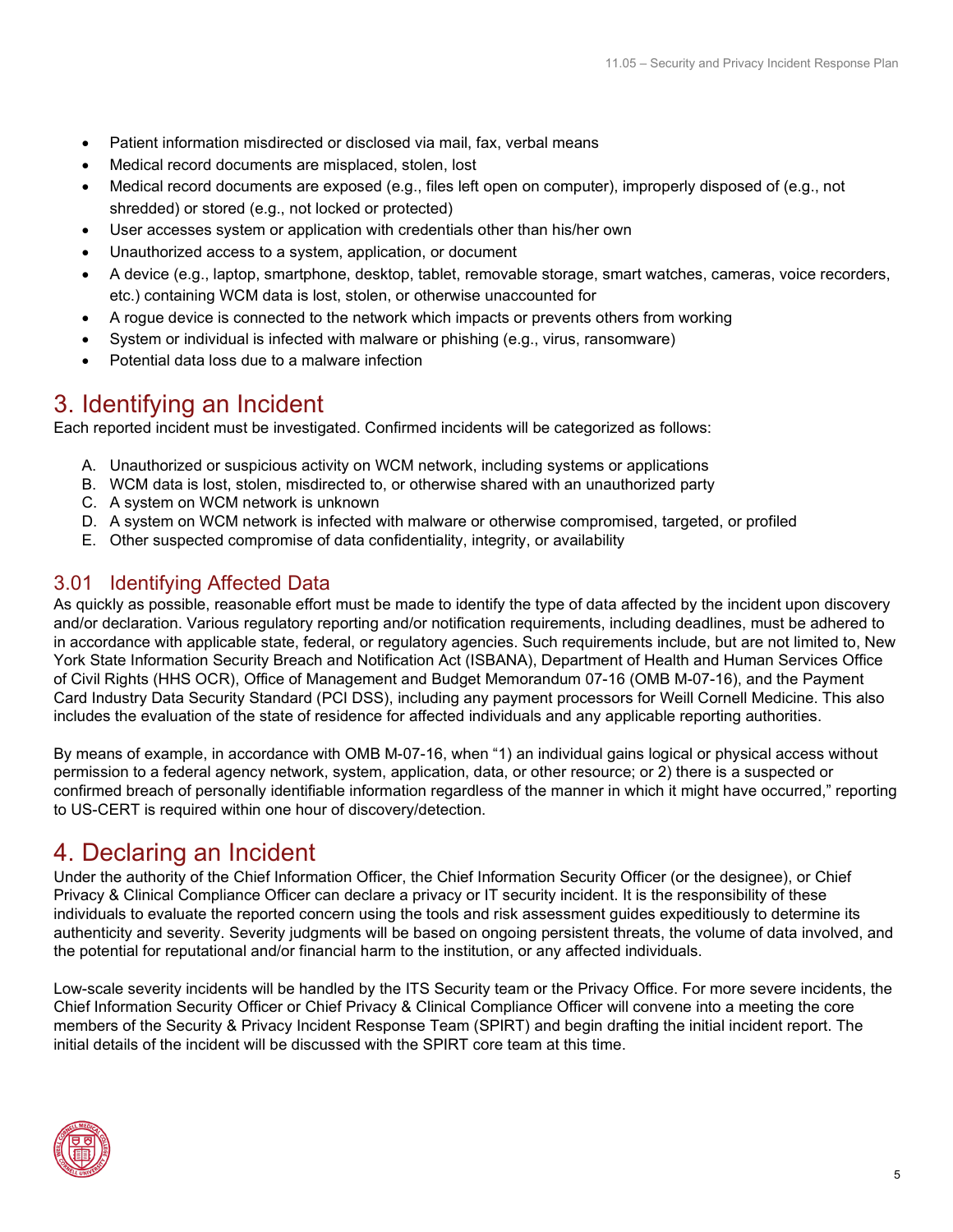The primary purpose of SPIRT is to determine and guide the college's response to an information security or privacy incident, up to and including the need to satisfy existing data breach notification statutes or processes as well as an institutional decision to notify individuals of a breach of their personally identifiable or protected health information.

The SPIRT core team members include:

- 1. Assistant Vice Provost, Information Services & Chief Information Officer
- 2. Chief Information Security Officer
- 3. Chief Privacy & Clinical Compliance Officer
- 4. Deputy General Counsel
- 5. Assistant Vice Provost, Communications & Public Affairs

As warranted by the type and scale of the incident, any of the SPIRT virtual team members may be convened by a core team member based on the type and scope of incident. Virtual team members provide assistance, advisement, and expertise from their representative areas. The SPIRT virtual team members include:

- 1. Director, Risk Management & Insurance
- 2. Assistant Dean, Clinical Research Compliance
- 3. Research Integrity Officer
- 4. Senior Associate Dean for Faculty
- 5. Senior Director, Human Resources Services
- 6. Department Administrator II, Graduate School
- 7. Associate Director, Medical Education Administration
- 8. Chief Medical Officer
- 9. Chief Medical Information Officer
- 10. Controller
- 11. Internal Audit Director
- 12. Chief Information Security Officer, Cornell University
- 13. University Auditor, Cornell University
- 14. Director, ITS (Weill Cornell Medicine-Qatar)
- 15. SVP, Chief Information Security Officer (NewYork-Presbyterian Hospital)
- 16. Chief Information Security Officer (Columbia University Irving Medical Center)
- 17. Chief Privacy Officer (NewYork-Presbyterian Hospital)
- 18. Chief Privacy Officer (Columbia University Irving Medical Center)
- 19. External Breach Response Resources

Other individuals not on the SPIRT core or virtual teams may be convened by a core team member based on the incident. Such individuals may include, but are not limited to, department administrators or subject matter experts.

# <span id="page-5-0"></span>5. Coordinating a Response to an Incident

## <span id="page-5-1"></span>5.01 Containing the Incident

Once an incident has been reported and declared, the incident must be contained to prevent further harm. By means of example, the following containment steps should be taken:

• For IT security-related incidents, such as an infected system on the WCM network, any network cables should be disconnected immediately, and the system should remain powered on to allow for further investigation.

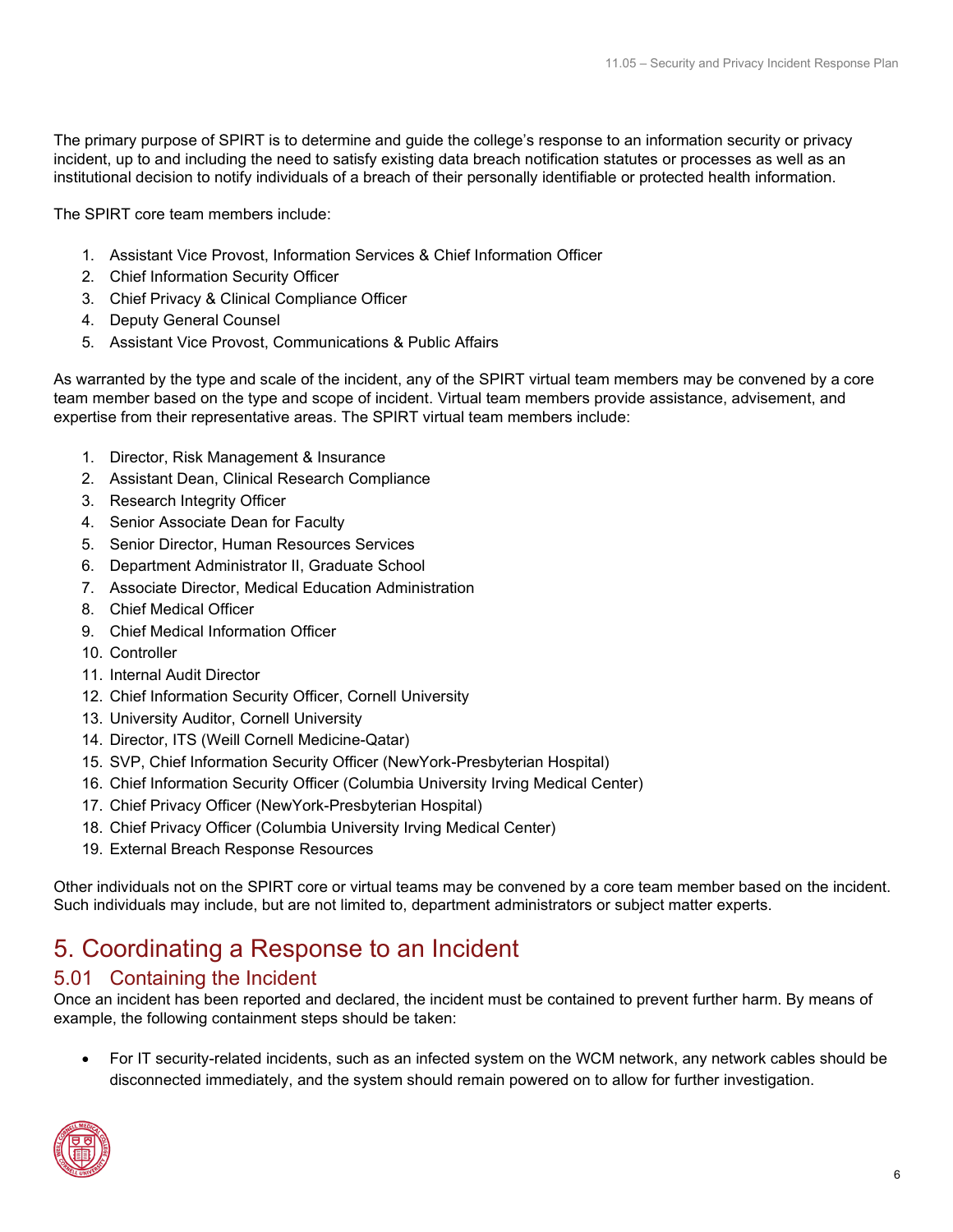• For incidents involving protected health information in paper form, immediate efforts should be made to retrieve any copies or gain assurances that all records are accounted for.

Effective containment stops damage from being done and allows assessment of the scope of the incident and the initiation of remediation activities.

### <span id="page-6-0"></span>5.02 Assigning Roles

Upon declaring the incident, the SPIRT core team members will convene the appropriate virtual team members—including any additional resources necessary, such as storage facilities, out-of-band communication channels, or additional staff and assign roles pertaining to the incident assessment and response:

- 1. One incident commander
- 2. One incident coordinator
- 3. One IT forensics investigator
- 4. One data analysis investigator
- 5. One communications coordinator

The **incident commander** is responsible coordinating all stages of the incident response process, and specifically, acts as the leader of the investigation. In addition, the incident commander has the following duties:

- Ensures the incident has been properly contained
- Serves as the primary contact for the incident
- Ensures appropriate stakeholders are designated specific roles and responsibilities
- Includes additional resources and SPIRT virtual team members, as appropriate
- Leads the incident responders to consensus on taking action or making decisions during the incident
- Establishes out of band communication channels, as appropriate

The **incident coordinator** is responsible for the oversight of the incident response, including, but not limited to, the following duties:

- Coordinates all meetings, including place, time, attendees, conference bridges, etc.
- Aggregates documentation in a secured and centrally-stored facility (electronic/physical)
- Provides documentation related to the incident to the SPIRT core team
- Ensures adherence to this policy and any regulatory reporting requirements
- Ensures interview communication plans are established
- Establishes a response timeline

The **IT forensics investigator** is responsible for the electronic discovery of data from in-scope systems, applications, or logs. Other duties may include:

- Collect and preserve any physical evidence in a forensically-sound manner
- Adhere to appropriate chain of custody procedures
- Perform searches for various keywords, timelines, etc.
- Document any relevant findings and provide to the incident coordinator

The **data analysis investigator** is responsible for reviewing all aggregated documents, forms, transcripts, and other relevant materials. In addition, the data analysis investigator is responsible for the following duties:

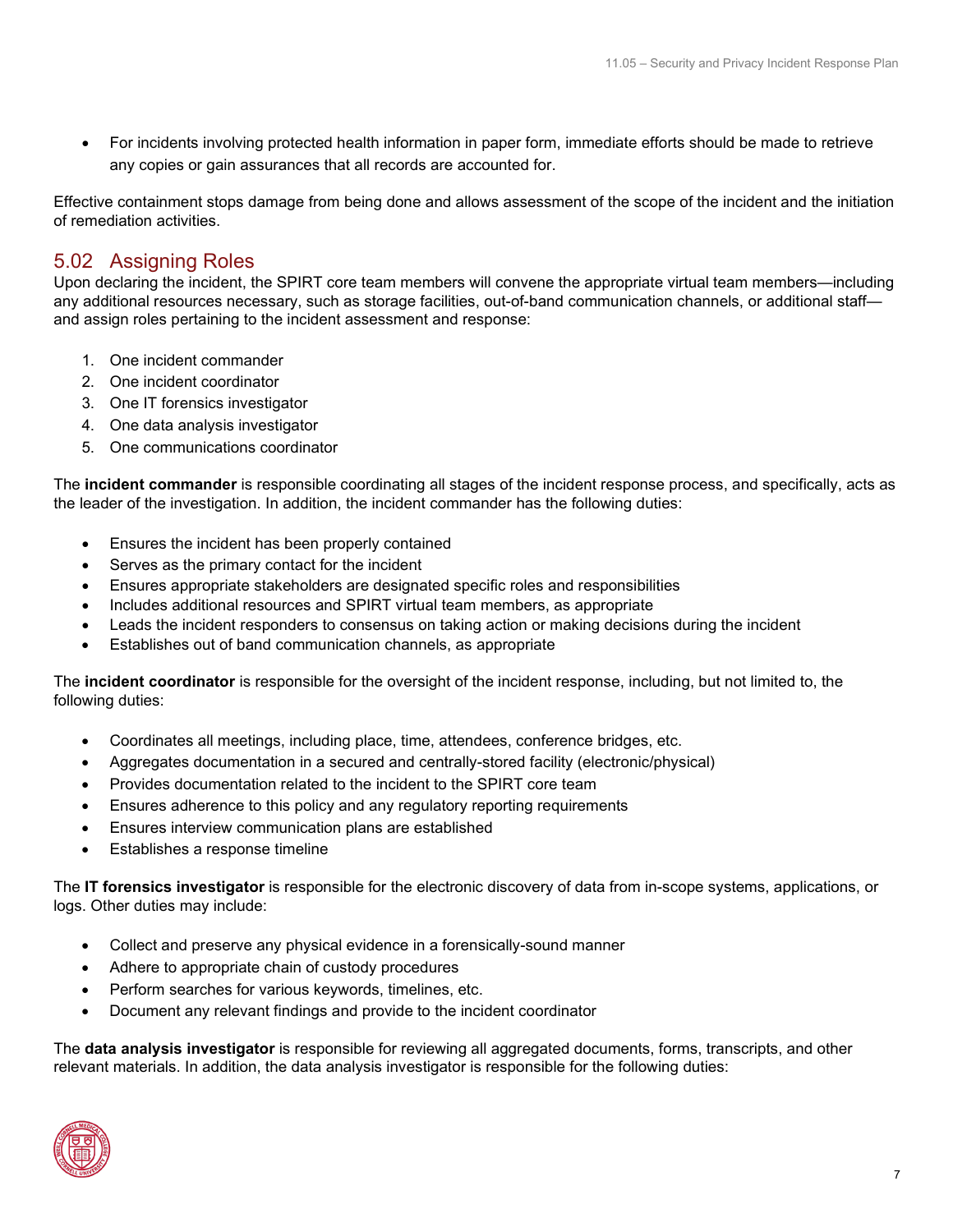- Validate the scope of the incident and possible root cause
- Establish the relevancy of all aggregated materials
- Collect materials from interviews, (e.g., transcripts, other artifacts, etc.) and presents to team for further review
- Quantify impact to WCM and other affected individuals
- Establish proof of the incident
- Prepare incident reports and a comprehensive narrative of the incident
- Prepare any necessary presentation materials

The **communications coordinator** must be prepared to respond to any authorized/approved party at any time throughout the incident. Responsibilities include:

- Maintain awareness of the incident status throughout the investigation
- Plan for controlled notifications to internal and external parties, including press releases, letters, website materials, or other notifications

# <span id="page-7-0"></span>6. Remediating an Incident

#### <span id="page-7-1"></span>6.01 Maintaining Confidentiality

In order to limit exposure and maintain confidentiality about the incident, limited information pertaining to the incident should be disclosed upon initial notification (e.g., type/category of incident, date occurred, reported by, etc.). An "informed parties" log may be kept documenting the degree and reason to which all parties have been informed about the incident.

Throughout all communications, the incident responders should be reminded of the confidentiality of the incident and that information must not be shared outside the response team unless warranted.

#### <span id="page-7-2"></span>6.02 Incident Report

The initial incident report must be presented and reviewed at the convening of the SPIRT core team. The SPIRT data analysis investigator is responsible for compiling the data elements below as part of the incident response procedures. Appropriate templates are available based on the type of incident. Distribution and review of the working draft is restricted and must be conducted under privilege with a member of the Office of General Counsel included on any distribution list or at the review sessions. The incident report must contain the following attributes:

- Incident name
- Incident number
- Incident description and type
- Date and time declared
- Date and time discovered/reported
- Date and time occurred
- Date and time contained
- Date and time remediated
- Assets or systems involved
- Data involved, including data type, and independent verification
- Individual(s) involved
- Individual(s) affected
- Root cause analysis
- Containment steps and verification
- Comprehensive response steps/action log1
- Remediation steps<sup>2</sup>
- Communications plan3
- Regulatory reporting requirements4
- Lessons learned

Throughout the incident response process, all items should be completed, when known, before the report can be finalized.